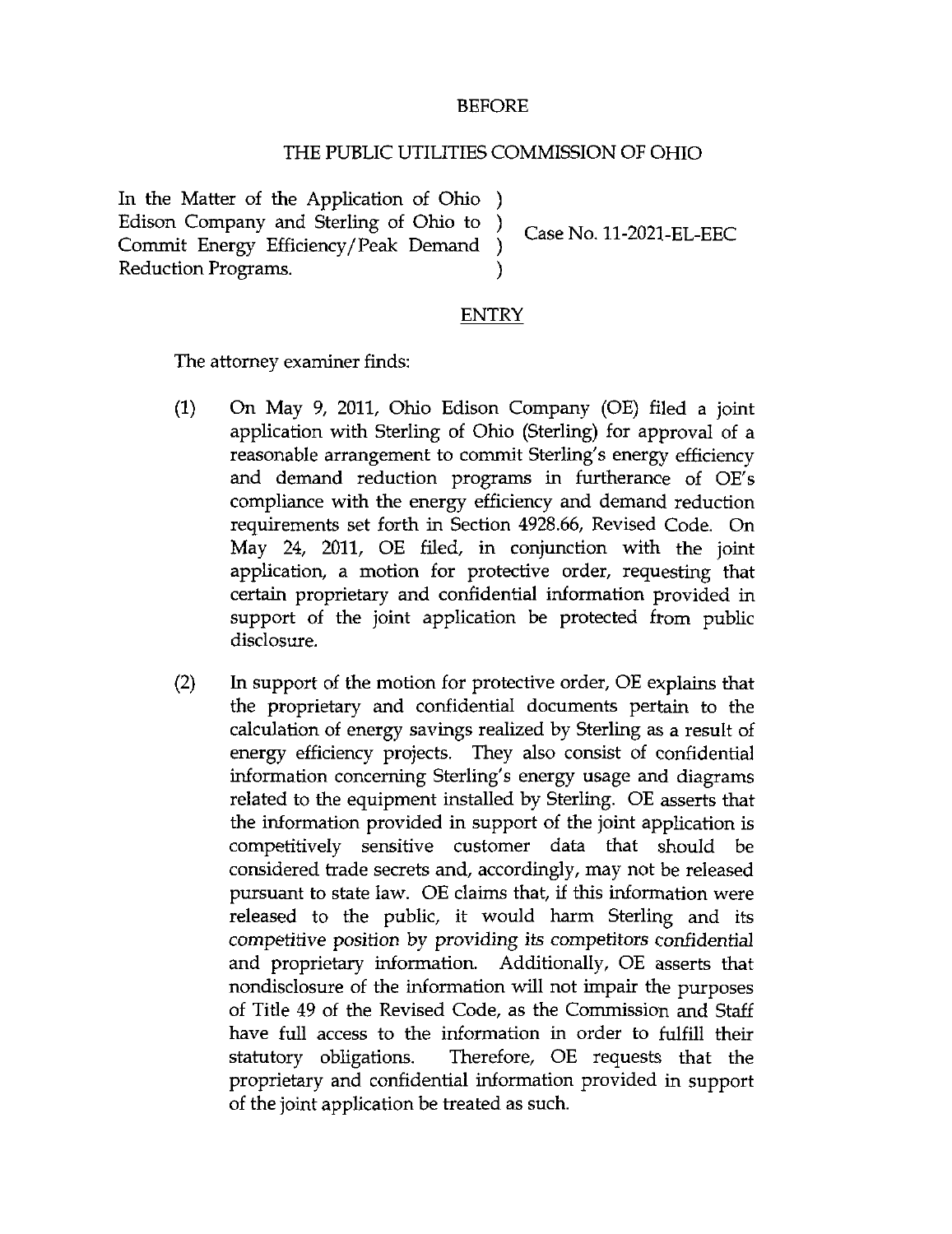## 11-2021-EL-EEC -2-

- (3) Section 4905.07, Revised Code, provides that all facts and information in the possession of the Commission shall be public, except as provided in Section 149.43, Revised Code, and as consistent with the purposes of Title 49 of the Revised Code. Section 149.43, Revised Code, specifies that the term "public records" excludes information that, under state or federal law, may not be released. The Ohio Supreme Court has clarified that the "state or federal law" exemption is intended to cover trade secrets. State ex rel. Besser v. Ohio State (2000), 89 Ohio St.3d 396,399.
- (4) Similarly, Rule 4901-1-24, Ohio Administrative Code (O.A.C), allows an attorney examiner to issue an order to protect the confidentiality of information contained in a filed document, "to the extent that state or federal law prohibits release of the information, including where the information is deemed .. . to constitute a trade secret under Ohio law, and where nondisclosure of the information is not inconsistent with the purposes of Titie 49 of the Revised Code."
- (5) Ohio law defines a trade secret as "information .. . that satisfies both of the following: (1) It derives independent economic value, actual or potential, from not being generally known to, and not being readily ascertainable by proper means by, other persons who can obtain economic value from its disclosure or use. (2) It is the subject of efforts that are reasonable under the circumstances to maintain its secrecy." Section  $1333.61(D)$ , Revised Code.
- (6) The attorney examiner has reviewed the information Included in OE's motion for protective order, as well as the assertions set forth in the supportive memorandum. Applying the requirements that the information have independent economic value and be the subject of reasonable efforts to maintain its secrecy pursuant to Section 1333.61(D), Revised Code, as well as the six-factor test set forth by the Ohio Supreme Court, $<sup>1</sup>$  the</sup> attorney examiner finds that Attachments A, B, and C, which pertain to Sterling's energy usage, equipment installation, and energy savings, respectively, constitute trade secret information. Its release is, therefore, prohibited under state law. The attorney examiner also finds that nondisclosure of this information is not inconsistent with the purposes of Title

 $\mathbf{1}$ See State ex rel. the Plain Dealer v. Ohio Dept. of Ins. (1997), SO Ohio St.3d 513, 524-525.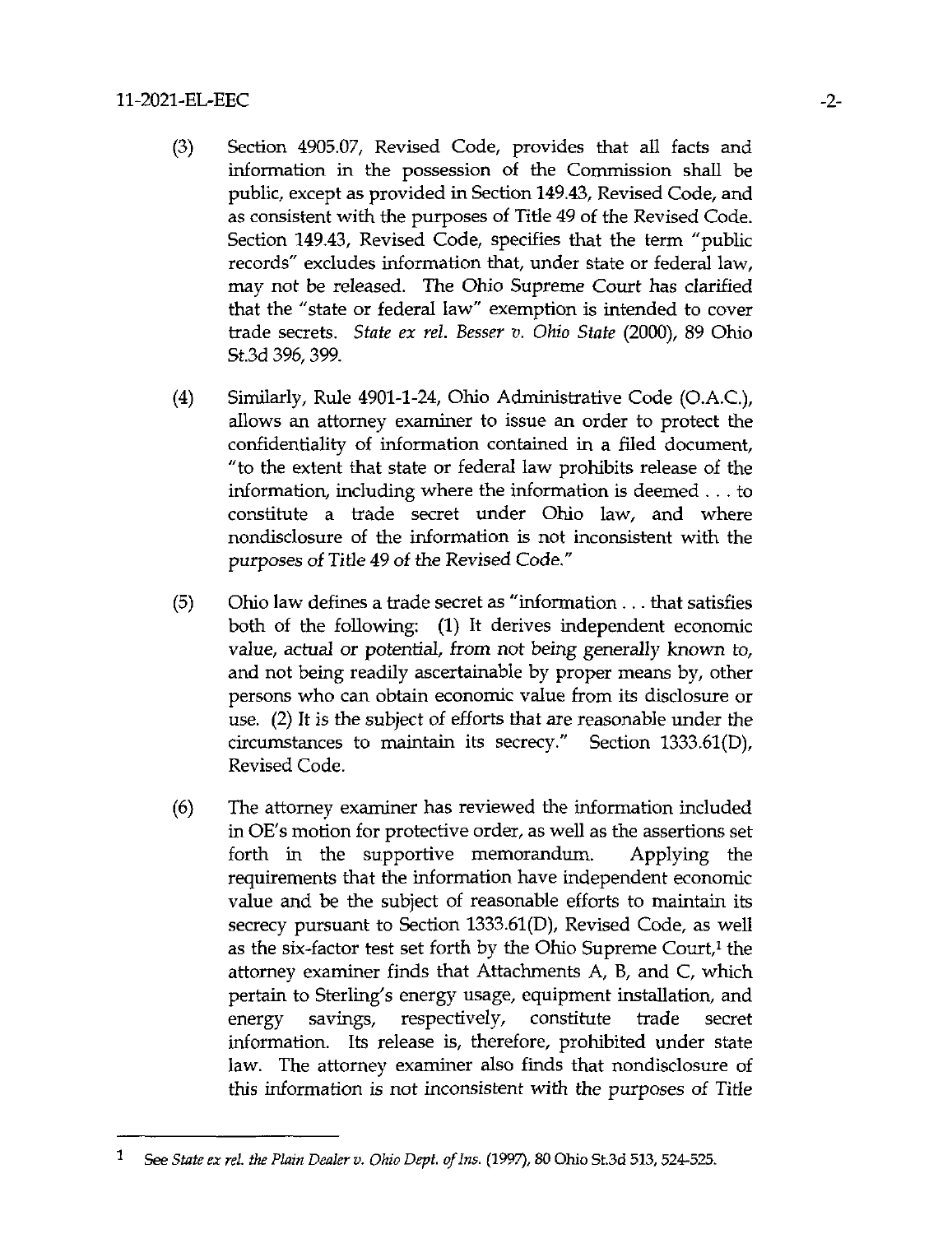49 of the Revised Code. Therefore, the attomey examiner finds that OE's motion for protective order is reasonable and should be granted with regard to Attachments A, B, and C.

- (7) Attachment D consists of a Honeywell VFD Product Catalog that is readily available on Honeywell's website. The attomey examiner finds that this information is not maintained as confidential and, therefore, is not a trade secret. Accordingly, the motion for protective order with regard to Attachment D should be denied. The Commission's docketing division should move Attachment D to the public file, no sooner than 14 days after the date of this entry, or September 29, 2011.
- $(8)$  Rule 4901-1-24 $(F)$ , O.A.C., provides that, unless otherwise ordered, protective orders issued pursuant to Rule 4901-1- 24(D), O.AC, automatically expire after 18 months. Therefore, confidential treatment shall be afforded to Attachments A, B, and  $C$  for a period ending 18 months from the date of this entry, or until March 15, 2013. Until that date, the Commission's docketing division should maintain, under seal. Attachments A, B, and C.
- (9) Rule  $4901-1-24(F)$ , O.A.C., requires a party wishing to extend a protective order to file an appropriate motion at least 45 days in advance of the expiration date. If OE wishes to extend this confidential treatment, it should file an appropriate motion at least 45 days in advance of the expiration date. If no such motion to extend confidential treatment is filed, the Commission may release this information without prior notice to OE.
- (10) On June 1, 2011, the Ohio Environmental Council (OEC) filed a motion to intervene in this case. In support of its motion, OEC states that it is a nonprofit environmental advocacy organization with the purpose of securing a healthier environment for all Ohioans. OEC asserts that it has a real and substantial interest in this proceeding and that the disposition of this case may impede its ability to protect that interest. Further, OEC notes that its participation will not cause undue delay, will not unjustly prejudice any existing party, and will contribute to the just and expeditious resolution of this matter. No memorandimi contra was filed in opposition to OEC's motion. Accordingly, the attorney examiner finds that OEC's motion to intervene is reasonable and should be granted.